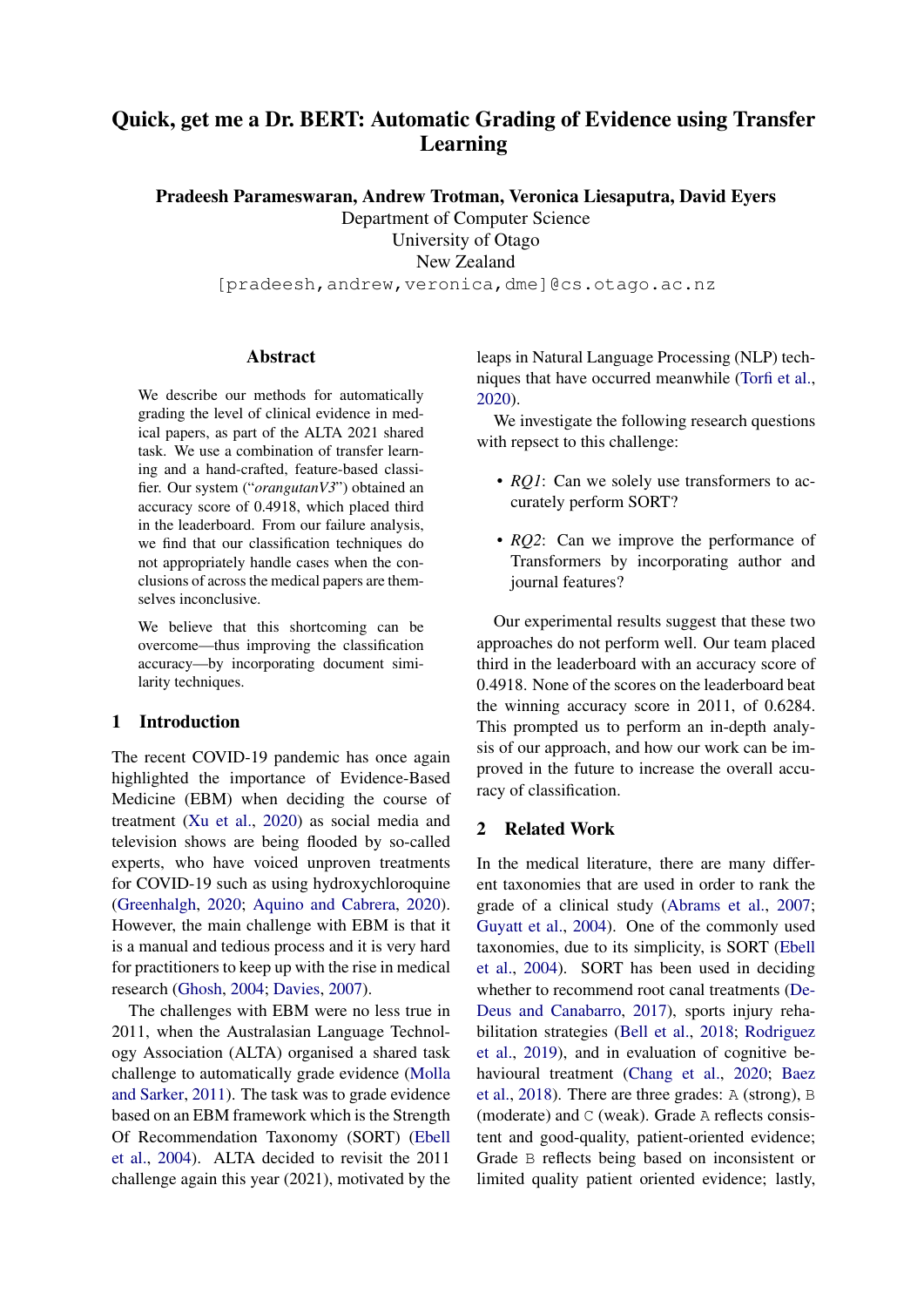grade C reflects a recommendation based on consensus, usual practice, opinion or disease-oriented evidence.

The classification of SORT is manually done by medical practitioners, and automating it is still in its infancy. To the best of our knowledge, the only researchers who explored automating SORT are [Molla and Sarker](#page-6-2) [\(2011\)](#page-6-2). In their work, the authors used a set of classifiers that utilised different feature sets such as n-grams, publication type and titles and then applied multiple SVM classifiers. They obtained an accuracy score of 0.6284.

Transfer learning has shown vast improvement on a variety of downstream tasks such as summarization, translation, and question and answer interactions [\(Torfi et al.,](#page-6-4) [2020\)](#page-6-4). One popular transfer learning method that is widely adapted is BERT [\(Devlin et al.,](#page-5-7) [2018\)](#page-5-7). Driven by the success of BERT, [Lee et al.](#page-6-7) [\(2020\)](#page-6-7) introduced BioBERT (a biomedical focused version of BERT) for tasks such as biomedical Named Entity Recognition (NER), relation extraction, and summarization in the biomedical literature. Recently, [Oni](#page-6-8)[ani and Wang](#page-6-8) [\(2020\)](#page-6-8) demonstrated that BioBERT provides an effective method for chatbots answering questions related to COVID-19.

# 3 Data Set

The data set<sup>[1](#page-1-0)</sup> provided by the organisers of the ALTA shared task consists of a collection of PubMed abstracts. There are 677 medical abstracts for training, 178 for development, and 183 for the testing set. The training and development data set come with the evidence ID, followed by SORT grade, and finally a list of PubMed IDs of the abstracts. The test data contains the same, except for the SORT grade.

We analysed both the development and training data sets to understand the characteristics of the data. Table [1](#page-1-1) shows the distribution of the evidence that contains exactly one abstract and more than one abstract. We include the class distribution of both training and development sets. Across three data sets on average, the percentage of evidence IDs that contains more than one PubMed ID are 57%. From the visual inspection of our training set, we have observed that the majority of the queries (77%) tend to be graded as A and B. We have also noticed that the distribution of classes

<span id="page-1-1"></span>

| Data       | $=1$     |          | N0   | No   | No   |
|------------|----------|----------|------|------|------|
| <b>Set</b> | abstract | abstract | of A | of B | of C |
| Train      | 293      | 384      | 212  | 311  |      |
| Dev        | 113      | 65       | 48   | 80   | 50   |
| Test       | 105      | 78       | NA   | NA   | NA   |

Table 1: Distribution and abstracts in the data sets.

in development follows closely that of the training set.

# 4 Methodology

We employed a two-phase approach to tackle the ALTA challenge. In the first phase, we used a pretrained BioBERT model and in the second phase, we used an SVM classifier with handcrafted features such as h-index and the journal's impact factor. In this section, we describe our method in detail, along with the steps that we performed. We have made our system's source code publicly available on GitHub.<sup>[2](#page-1-2)</sup>

## 4.1 Phase 1—BioBERT

We used a pre-trained BioBERT model *biobertbase-cased-v1.2*[3](#page-1-3) . The two primary reasons for choosing this model is that the implementation is readily available via *huggingface*, [4](#page-1-4) and that it has been trained on PubMed. Since our task relates to grading medical abstracts which are obtained from PubMed, this gives us further confidence that BioBERT would be the right choice for our task.

We first extract the abstracts using the PubMed IDs. If there are multiple PubMed IDs for a piece of given evidence, we treat each of them as independent from one another. This made the implementation easier. We then pre-processed the texts with *Scispacy*<sup>[5](#page-1-5)</sup> by replacing entities of diseases with [DISEASE], drug names as [DRUGS] and treatment plans with [TREATMENT]. Replacing these instances with a generic tag ensures that the classifier does not overfit or get influenced by these factors. We used the same pre-trained model for pre-processing. In addition to that, we replaced instances of sample size conducted in the studies by following the recommendation from [Biau](#page-5-8) [et al.](#page-5-8) [\(2008\)](#page-5-8); [Charan and Biswas](#page-5-9) [\(2013\)](#page-5-9) into three generic tags: [SMALL] when the sample size is

<span id="page-1-4"></span><sup>4</sup><https://huggingface.co/>

<span id="page-1-0"></span><sup>1</sup>[https://competitions.codalab.org/](https://competitions.codalab.org/competitions/33739) [competitions/33739](https://competitions.codalab.org/competitions/33739)

<span id="page-1-2"></span><sup>2</sup>[https://github.com/prasys/](https://github.com/prasys/OrangUtanV3ALTASharedTask21)

<span id="page-1-3"></span>[OrangUtanV3ALTASharedTask21](https://github.com/prasys/OrangUtanV3ALTASharedTask21) <sup>3</sup>[https://huggingface.co/dmis-lab/](https://huggingface.co/dmis-lab/biobert-base-cased-v1.2)

[biobert-base-cased-v1.2](https://huggingface.co/dmis-lab/biobert-base-cased-v1.2)

<span id="page-1-5"></span><sup>5</sup><https://allenai.github.io/scispacy/>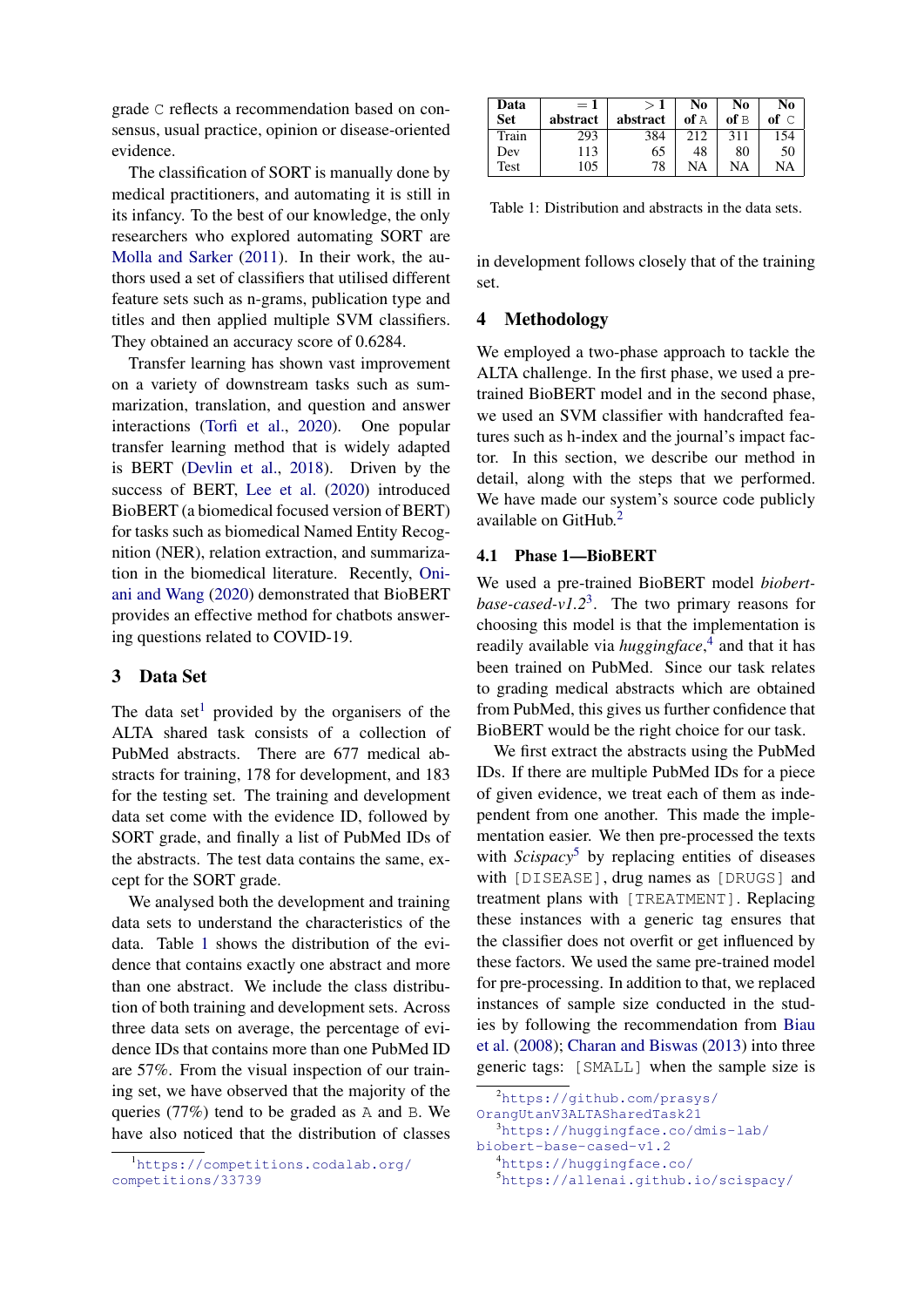less than 15, [MEDIUM] when it is between 15– 100, and [LARGE] when it is greater than 100. These additional steps were done in order to prevent the model from over-fitting.

We then built two classifiers of BioBERT. The first classifier  $(C_1)$  distinguishes C-graded documents from non-C graded documents. As for the non-C graded documents, it is then fed to our second BioBERT classifier  $(C_2)$  which distinguishes A-graded documents from B-graded documents.

We evaluated the performance of our classifier using the validation data set. As for fine-tuning the classifier, we split 80% of our training data for training and the remaining 20% for fine-tuning. We froze all the layers of the model except for the final layer which is the classification layer. We used the Adam Optimizer with a learning rate of  $10^{-5}$  for 10 epochs for  $C_1$  and a learning rate of  $10^{-3}$  for 15 epochs for  $C_2$ . We set the batch size to be 64 for both  $C_1$  and  $C_2$ . For both the classifiers, we used our validation set's accuracy score as an early stopping criterion. We stop the training if the score does not increase for 5 consecutive epochs or the maximum number of epochs has been reached. Our model was entirely implemented using huggingface 4.6.1.

#### 4.2 Phase 2—SVM

In the second phase, we use an SVM classifier  $(C_3)$  with the following feature set; authors' hindex (averaged across all of the authors), journal's impact factor and also the journal rank. Past studies [\(Lee et al.,](#page-6-9) [2002;](#page-6-9) [Saha et al.,](#page-6-10) [2003\)](#page-6-10) have shown that these criteria can be used to judge the quality of medical literature and we hypothesise that these would further help to distinguish B graded articles from A graded articles given that the criteria for these grades are finer.

We made several assumptions when we derived our features. Firstly, given that the data set contains articles published from the late 1980s up to the late 2000s, the journal name at the time of publication may have changed. To tackle this problem, we obtained the current journal name using *google-scholar-crawler*[6](#page-2-0) to crawl Google Scholar in order to retrieve the journal's current name, along with each author's h-index. This took us a considerable amount of time, as we were being rate-limited by the number of queries that Google

<span id="page-2-3"></span>

| <b>System</b>     | Accuracy     |  |  |
|-------------------|--------------|--|--|
|                   | <b>Score</b> |  |  |
| $C_1 + C_2$       | 0.4494       |  |  |
| $C_1 + C_3$       | 0.4228       |  |  |
| $C_1 + C_2 + C_3$ | 0.6573       |  |  |

<span id="page-2-4"></span>Table 2: System evaluation on development set.

| <b>System</b>     | Accuracy<br><b>Score</b> |
|-------------------|--------------------------|
| $C_1 + C_2$       | 0.4808                   |
| $C_1 + C_3$       | 0.5010                   |
| $C_1 + C_2 + C_3$ | 0.4918                   |

Table 3: System evaluation on test set.

allows, and to the best of our knowledge, there aren't any publicly available APIs for us to use.

We took the journal ranking and the impact fac-tor from the 2020 SCImago<sup>[7](#page-2-1)</sup> because we were unable to obtain the journals ranking and impact factor at the time of publication of the article.

We use sklearn 0.9.4<sup>[8](#page-2-2)</sup> for implementation and kept the default kernel parameters of the SVM classifier as it yielded the best results based on our early experimentation. We used the same split as that in our phase one classifier.

### 4.3 Final Prediction

To make the final prediction, first we ran the abstracts through  $C_1$  and then for those classified as non-C, we ran through  $C_2$  and finally we ran the same set again through  $C_3$ . We set  $C_3$  to have higher precedence than  $C_2$ . If a piece of evidence is categorised as  $A$  by  $C_2$  and as  $B$  as  $C_1$ , we set the grade to B. If there are multiple abstracts for a given evidence ID, we assign a score of 3 for A, 2 for B and 1 for C. We then calculate the mean score and assign the grade closest to the score.

## 5 Results

ALTA chose CodaLabs as the submission platform. The organisers provided us with both the development and test set. In CodaLabs, participants are allowed to submit an unlimited number of times for the development set but are only limited to three submissions for the test set. The submissions are evaluated by using the accuracy score. We ran our experiments on Google Cloud Platform with 4 vCPUs, 16 GiB of RAM and an NVIDIA Tesla A100. We present our scores on

<span id="page-2-0"></span><sup>6</sup>[https://github.com/geekan/](https://github.com/geekan/google-scholar-crawler) [google-scholar-crawler](https://github.com/geekan/google-scholar-crawler)

<span id="page-2-1"></span> $7$ <https://www.scimagojr.com/>

<span id="page-2-2"></span><sup>8</sup><https://scikit-learn.org/stable/>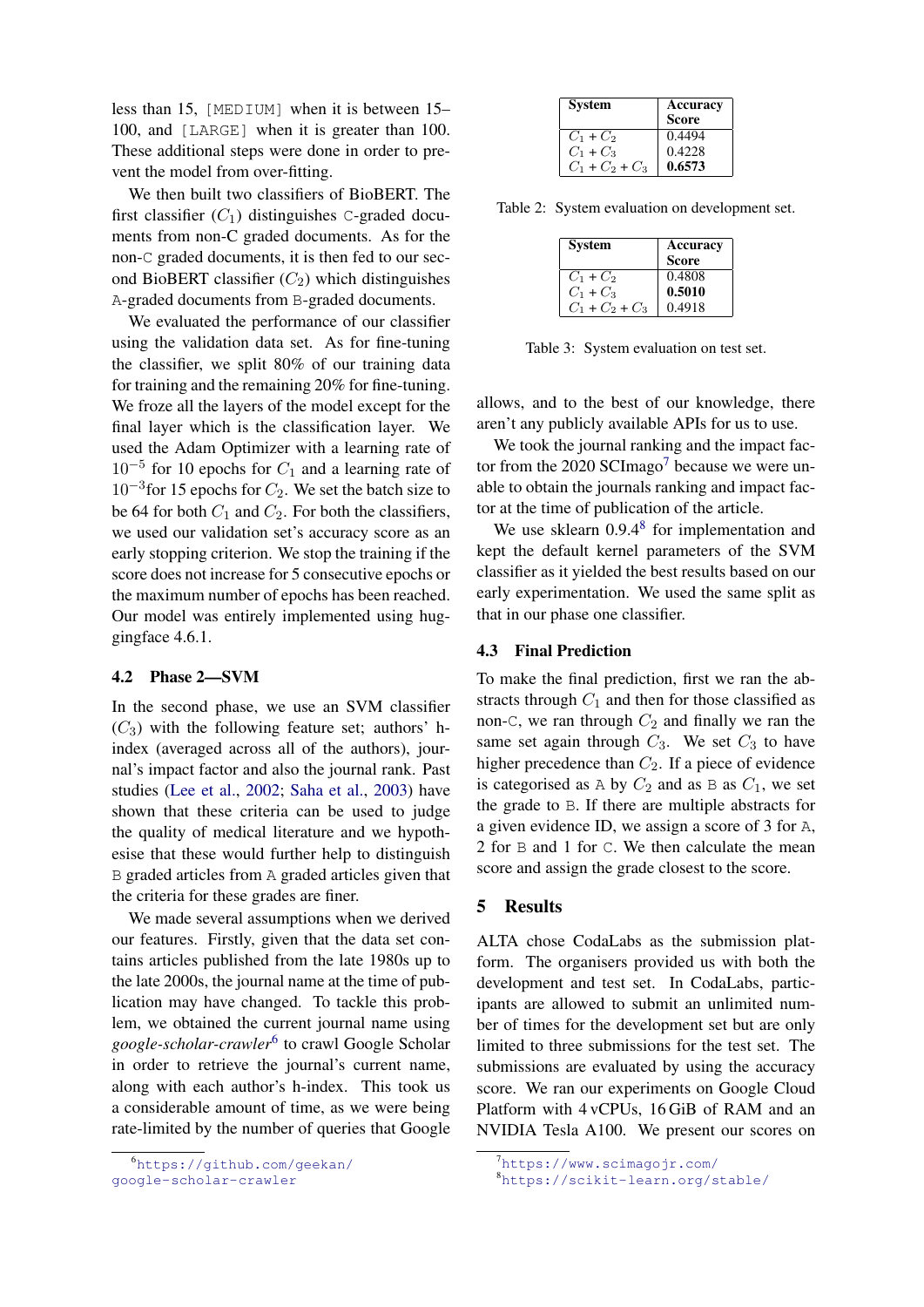the development set in Table [2](#page-2-3) and summarise and present our final results on the test set in Table [3.](#page-2-4)

### 5.1 Discussion

From our experimental results on the development set, we found that our approach of using  $C_1 + C_2$  +  $C_3$  yielded the best results with a score of 0.6573 and a two-way ANOVA test confirmed that there are statistically significant differences between the systems ( $p < 0.05$ ). Therefore, we picked  $C_1$  +  $C_2 + C_3$  to be used in the test portion.

When we evaluated our system on the test portion, we were surprised to see that we obtained a score of 0.4918. This suggested that our models are most likely over-trained or have not learnt to generalise very well. We went back to the drawing board to see if we could further improve the scores. Given the limited number of submissions, we decided to submit the other two models to see if they would fare better. To our surprise,  $C_1 + C_3$ gave us the best results with a score of 0.5010. A one-way ANOVA showed no statistically significant difference between the scores at the 0.05 level and so we decided to look deeper at  $C_1 + C_2 + C_3$ to have an understanding of what went wrong. We discuss this in subsection [5.2,](#page-3-0) [5.3](#page-4-0) and [5.4.](#page-4-1)

# <span id="page-3-0"></span>5.2 Ambiguity in Classifying Different Grades

We first evaluated the performance of our three proposed systems  $(C_1 + C_2, C_1 + C_3,$  and  $C_1$  +  $C_2 + C_3$ ) on the development set containing only a single abstract and found that the best performing classifier is  $C_1 + C_2$  with an accuracy score of 0.8314, followed by  $C_1 + C_2 + C_3$  with an accuracy score of 0.8167, and finally  $C_1 + C_3$  gave us a score of 0.7854. Our one-way ANOVA test also showed that there is a statistically significant difference ( $p < 0.05$ ) between  $C_1 + C_2 + C_3$  and the others.

Looking at the causes of failures with evidence containing a single abstract, we notice that distinguishing between A and B can be challenging. We observed that out of 13 A grades, we incorrectly classified 5 as B. As for B grades, out of 33, we misclassified 6 as A. Additionally, we have notice that 5% of the instances where C grade evidence are misclassified as A and B. We provide some examples of our findings from the development set in Table [5.](#page-5-10)

In the first example, the evidence is about diagnosing carpal tunnel syndrome. If we take a closer

<span id="page-3-1"></span>

| ID    | <b>Abstracts</b>                               | Predicted | Actual |
|-------|------------------------------------------------|-----------|--------|
| 10111 | Walker et al. (1993);                          | А         |        |
|       | Zajecka (2001); Fer-<br>guson et al. $(2001)$  |           |        |
| 10132 | Frisancho $(2000)$ ;<br>Parsons et al. (1999); | B         | R      |
|       | Hediger et al. (1999)                          |           |        |

Table 4: Comparison of predictions made by our system and the actual label for evidence IDs with multiple abstracts.

look at the abstract, we observe keywords that are commonly found in A and B graded evidence such as *"p-value"* , *"CI"* . However, unlike in many A and B graded papers, the authors of this paper mention that a *"future randomised control trial is required to validate the results"*. We observed that our model did not understand the context that the randomised control trial has not been performed and therefore classified it as B.

This brings us to our second example, the evidence is on managing chronic fatigue syndrome in a primary care setting. Our classifier classifies it as C. From our visual inspection, we agree with the decision of the classifier. However, the annotators have graded it as B. Since none of the authors is an EBM practitioner, we cannot accurately determine the reason for this. We believe that an EBM practitioner would be able to provide us with how the decisions are derived, which can help to further improve our model. We'll leave this to be part of our future work.

As for the last example, this is an example of how authors' h-index and journal ranking influences the final grading of the evidence. Initially, the  $C_1 + C_2$  classifiers labelled it as grade B but  $C_3$  classifier classified it as A. Upon inspecting further, we find that  $C_3$  classified it as A as the authors' h-index and the journal ranking fall in the A listing. We also observed that there are times where this information helped to correct the classification of phase one classifiers such as in evidence ID *10079* [\(Jackson et al.,](#page-6-15) [1999\)](#page-6-15) and *10042* [\(Or](#page-6-16)[ton and Omari,](#page-6-16) [2008\)](#page-6-16). From our analysis, we hypothesise that these factors influence the grading of the paper in a similar way to the way funding source influences the quality of the study [\(Reed](#page-6-17) [et al.,](#page-6-17) [2007\)](#page-6-17). Although SORT's assessment criteria do not mention this, our investigation suggests that this needs to be explored further.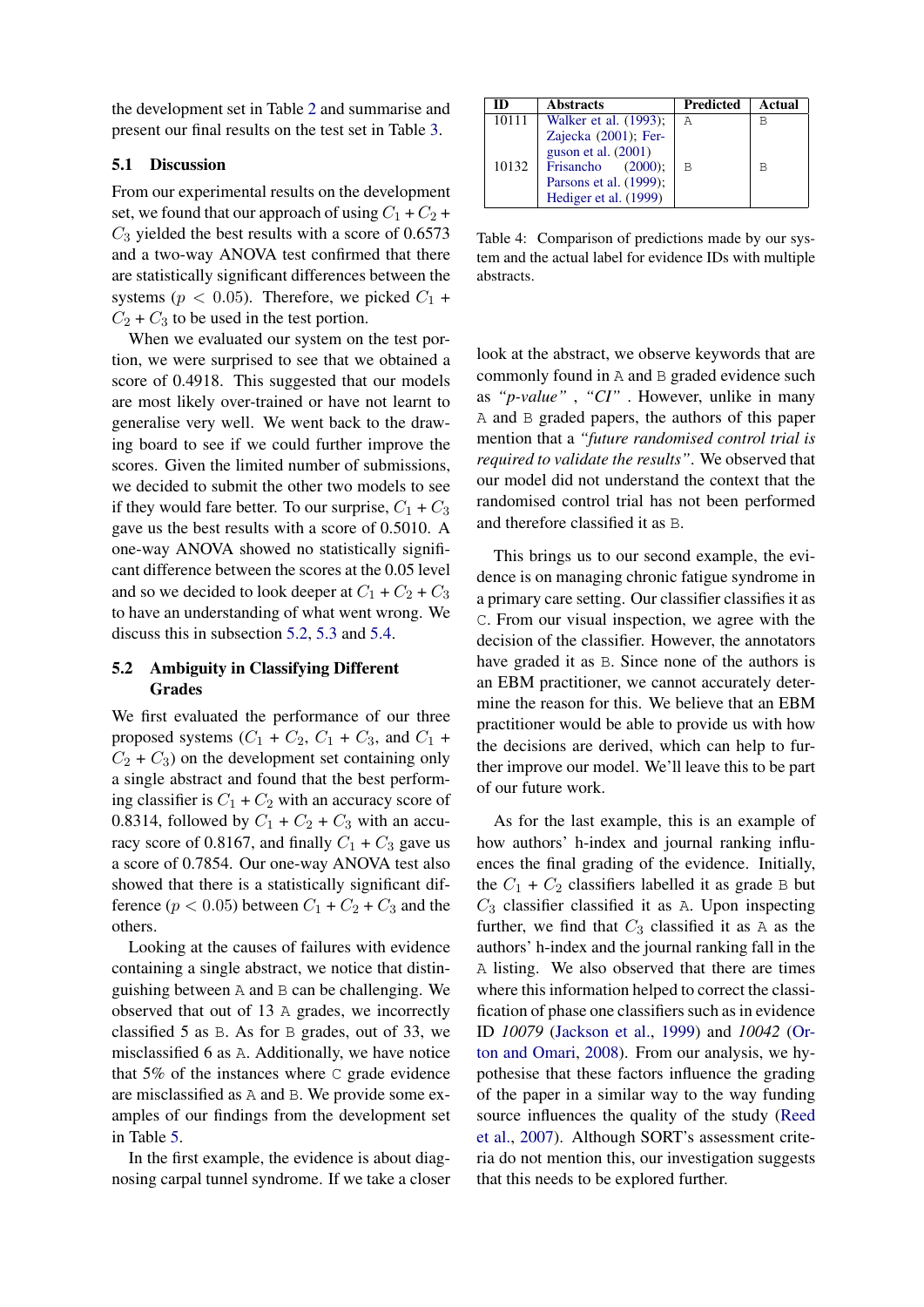#### <span id="page-4-0"></span>5.3 Ablation study

To further understand the effect of the features that are used in  $C_3$ , we perform an ablation study on the development set that contains a single abstract. Keeping it with one single abstract allows us to separate our assumption with multiple documents per query. Additionally, we decided to only tune the  $C_3$  classifier whilst keeping the other two classifiers as they are as we are interested in the impact of how different features influences the score. We summarise our results in Table [6.](#page-5-11)

For our ablation study, we looked at several aspects. First, we looked at using the impact on the accuracy score by solely using the primary author's h-index and averaging all the authors' hindex scores. We have noticed that if we were to use the primary author's h-index instead of calculating the mean h-index score of all the authors, the score decreased from 0.6603 to 0.6327. This is mainly because in the medical literature field, generally, the last author is the grand-holder or a prominent researcher in the field [\(Pina et al.,](#page-6-18) [2019\)](#page-6-18). From our test, we find no statistically significant difference ( $p < 0.05$ ). However, given that the number of cases containing 1 abstract is small ( $n = 113$ ), we think that the statistical power is limited, thus we decided to proceed on with our decision of averaging the h-index.

Additionally, we investigated independently the impact on journal ranking and h-index. We found that these two features have a high correlation coefficient  $(r)$  score of 0.92. However, if we removed one of the features, we notice that the scores decreases from 0.8167 to 0.7015 or to 0.6716. Our experimental results suggest that even highly correlated variables could carry nonredundant information, thus removing either degrades the overall information content.

### <span id="page-4-1"></span>5.4 Challenges with Averaging Method

Next, we repeated the experiment again—but this time solely focusing on evidence containing more than one abstract in order to test the effectiveness of our averaging method. From our experiments, we find that the best performing classifier  $(C_1 +$  $C_2 + C_3$  could only obtain an accuracy score of 0.4183—which is almost half the performance of the classifier on the queries containing a single abstract. This suggests that averaging the grading of each abstract is inadequate.

The score that we obtained only provides an in-

dicator that our assumption needs to be redefined but it does not provide insights into why our performance is higher in the development set than in the test set. To answer this question, we looked at cases where prediction matches with annotators as well as the cases in which it does not match. We provide some examples of our findings from the development set in Table [4.](#page-3-1) Given that we have a limited amount of space—we provide a citation to the paper for the readers to examine instead of the complete abstract.

For the first example, the papers describe treatments of antidepressant-related sexual dysfunction. If we follow our method, all of the papers are graded as A since they fit the criteria to be graded as such. However, it was a surprise to us as to why the annotators classified it as B. Upon closely examining the three papers, we find that these papers suggest completely different mechanisms on how to address sexual dysfunction thus bumping down the grade to be B instead of an A. This finding prompted us to look closer into the way of how the final scores are calculated.

In the second example, the three papers describe the impact of obesity in children. If these are treated as a standalone, they are ranked A, B and C individually, based on SORT. In our method, we then average the grades to produce the final grade thus giving the evidence an overall score of B—matching the annotator's grade. However, we believe that this is purely by chance as when we visually inspect the abstracts—we find that the conclusions of the studies do not agree with one another, thus placing it in the B category. A better approach could be to use a Siamese Manhattan LSTM [\(Mueller and Thyagarajan,](#page-6-19) [2016\)](#page-6-19) or even using Word Mover [\(Kusner et al.,](#page-6-20) [2015\)](#page-6-20) document similarity measures. Incorporating reinforcement learning might be able help our model to distinguish better as well. We will explore this as part of our future work.

## 6 Conclusion

We presented an approach to automatically grade evidence using a combination of transfer learning and a feature-based classifier. We competed in the ALTA 2021 Competition under the team name "*orangutanV3*". Despite achieving an accuracy score of 0.4918, we did not manage to beat the current state-of-the-art from ten years ago. The primary reason for our low score is attributed to our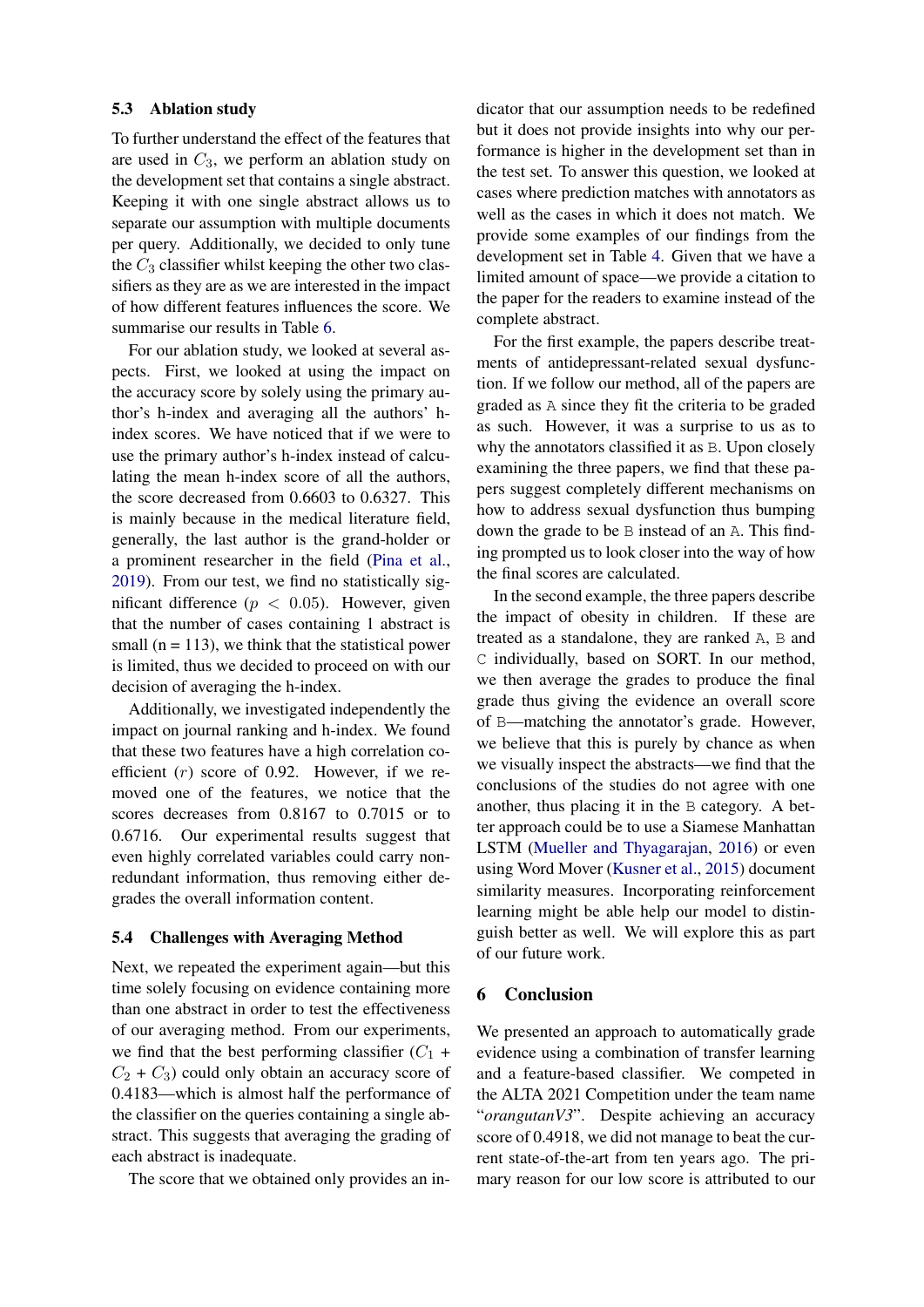<span id="page-5-10"></span>

| Evidence | Abstract         | Predicted   Actual |   |
|----------|------------------|--------------------|---|
| ID       |                  |                    |   |
| 10141    | Plaisance et al. | B                  | C |
|          | (2000)           |                    |   |
| 10169    | Kroenke et al.   | C                  | B |
|          | (1988)           |                    |   |
| 10091    | D'Arcy<br>and    | В                  | Α |
|          | McGee (2000)     |                    |   |

Table 5: Comparison of predictions made by our system and the actual label for an evidence ID with a single abstract.

<span id="page-5-11"></span>

| h-index                | Journal |        | Accuracy |  |
|------------------------|---------|--------|----------|--|
|                        | Rank    | Factor | Score    |  |
| Average                | X       |        | 0.6603   |  |
| 1 <sup>st</sup> Author | X       | х      | 0.6327   |  |
| x                      |         | х      | 0.5042   |  |
|                        | х       |        | 0.5565   |  |
| Average                |         | x      | 0.6716   |  |
| 1 <sup>st</sup> Author |         | х      | 0.6654   |  |
| Average                | Х       |        | 0.7015   |  |
| $1st$ Author           | Х       |        | 0.6968   |  |
| Average                |         |        | 0.8167   |  |
| $1st$ Author           |         |        | 0.7669   |  |

Table 6: Ablation study of the features features used in  $C_3$  which includes h-index (primary author's and average across all authors), the journal rank and the impact factor.

assumption of averaging the grades to obtain the final grade. As for our *RQ1*, we find that solely using a transformer on single abstracts is sufficient, as we obtained a score of 0.8314 in our development set. As for our *RQ2*, we obtained a score of 0.8167, although this gives us a lower score compared to using transformers alone. We still think that combining transformer along with the SVM classifier is a a better option. However, we do not have a high statistical power to support the claim that using two models improve the overall accuracy, as we only have a limited sample size. We plan to explore further with a larger data set as part of future work. Additionally, we plan to re-implement the technique used by [\(Molla and](#page-6-2) [Sarker,](#page-6-2) [2011\)](#page-6-2) in order to properly evaluate how our system compares, when focusing on queries with a single document.

## Acknowledgements

Many thanks to Vaughan Kitchen and Lo Wei Hong for their time in proofreading this paper. We would like to thank Google Cloud, Dr Diego Molla-Aliod and the organisers for ALTA for their support.

#### References

- <span id="page-5-2"></span>P Abrams, S Khoury, and A Grant. 2007. Evidencebased medicine overview of the main steps for developing and grading guideline recommendations. *Prog Urol*, 17(3):681–4.
- <span id="page-5-0"></span>Yves SJ Aquino and Nicolo Cabrera. 2020. Hydroxychloroquine and covid-19: critiquing the impact of disease public profile on policy and clinical decision-making. *Journal of Medical Ethics*, 46(9):574–578.
- <span id="page-5-6"></span>Shelby Baez, Matthew C Hoch, and Johanna M Hoch. 2018. Evaluation of cognitive behavioral interventions and psychoeducation implemented by rehabilitation specialists to treat fear-avoidance beliefs in patients with low back pain: a systematic review. *Archives of physical medicine and rehabilitation*, 99(11):2287–2298.
- <span id="page-5-4"></span>David R Bell, Eric G Post, Kevin Biese, Curtis Bay, and Tamara Valovich McLeod. 2018. Sport specialization and risk of overuse injuries: a systematic review with meta-analysis. *Pediatrics*, 142(3).
- <span id="page-5-8"></span>David Jean Biau, Solen Kernéis, and Raphaël Porcher. 2008. Statistics in brief: the importance of sample size in the planning and interpretation of medical research. *Clinical orthopaedics and related research*, 466(9):2282–2288.
- <span id="page-5-5"></span>Cindy Chang, Margot Putukian, Giselle Aerni, Alex Diamond, Gene Hong, Yvette Ingram, Claudia L Reardon, and Andrew Wolanin. 2020. Mental health issues and psychological factors in athletes: detection, management, effect on performance and prevention: American medical society for sports medicine position statement—executive summary. *British journal of sports medicine*, 54(4):216–220.
- <span id="page-5-9"></span>Jaykaran Charan and Tamoghna Biswas. 2013. How to calculate sample size for different study designs in medical research? *Indian journal of psychological medicine*, 35(2):121.
- <span id="page-5-12"></span>Christopher A D'Arcy and Steven McGee. 2000. Does this patient have carpal tunnel syndrome? *Jama*, 283(23):3110–3117.
- <span id="page-5-1"></span>Karen Davies. 2007. The information-seeking behaviour of doctors: a review of the evidence. *Health Information & Libraries Journal*, 24(2):78–94.
- <span id="page-5-3"></span>G De-Deus and A Canabarro. 2017. Strength of recommendation for single-visit root canal treatment: grading the body of the evidence using a patientcentred approach. *International endodontic journal*, 50(3):251–259.
- <span id="page-5-7"></span>Jacob Devlin, Ming-Wei Chang, Kenton Lee, and Kristina Toutanova. 2018. Bert: Pre-training of deep bidirectional transformers for language understanding. *arXiv preprint arXiv:1810.04805*.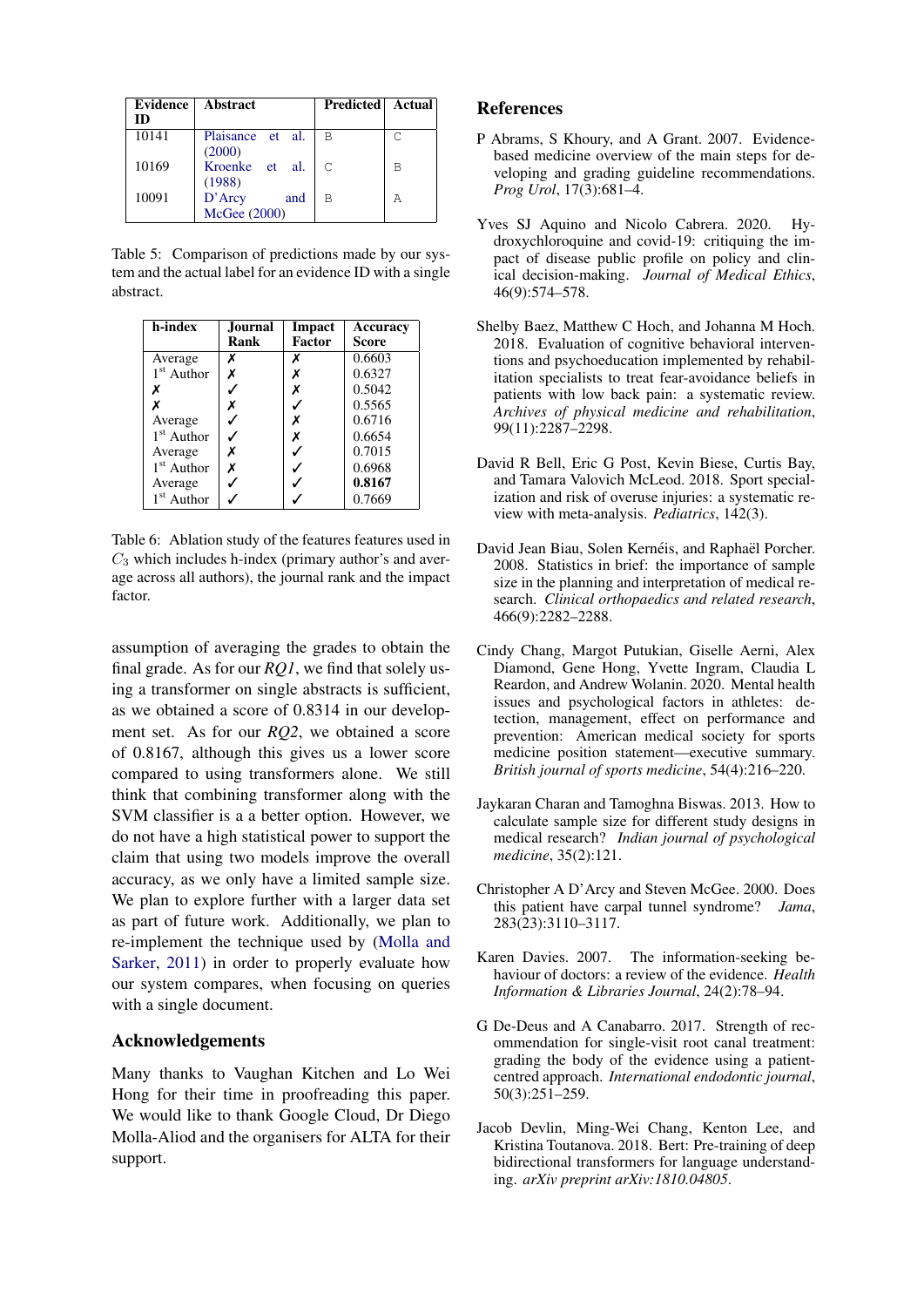- <span id="page-6-3"></span>Mark H Ebell, Jay Siwek, Barry D Weiss, Steven H Woolf, Jeffrey Susman, Bernard Ewigman, and Marjorie Bowman. 2004. Strength of recommendation taxonomy (sort): a patient-centered approach to grading evidence in the medical literature. *The Journal of the American Board of Family Practice*, 17(1):59–67.
- <span id="page-6-11"></span>James M Ferguson, Ram K Shrivastava, Stephen M Stahl, James T Hartford, Frances Borian, John Ieni, and Darlene Jody. 2001. Reemergence of sexual dysfunction in patients with major depressive disorder: double-blind comparison of nefazodone and sertraline. *The Journal of clinical psychiatry*,  $62(1):0-0.$
- <span id="page-6-12"></span>A Roberto Frisancho. 2000. Prenatal compared with parental origins of adolescent fatness. *The American journal of clinical nutrition*, 72(5):1186–1190.
- <span id="page-6-1"></span>Amit K Ghosh. 2004. On the challenges of using evidence-based information: the role of clinical uncertainty. *Journal of Laboratory and Clinical Medicine*, 144(2):60–64.
- <span id="page-6-0"></span>Trisha Greenhalgh. 2020. Will covid-19 be evidencebased medicine's nemesis?
- <span id="page-6-5"></span>Gordon Guyatt, Deborah Cook, and Brian Haynes. 2004. Evidence based medicine has come a long way.
- <span id="page-6-14"></span>Mary L Hediger, Mary D Overpeck, Andrea McGlynn, Robert J Kuczmarski, Kurt R Maurer, and William W Davis. 1999. Growth and fatness at three to six years of age of children born small-or largefor-gestational age. *Pediatrics*, 104(3):e33–e33.
- <span id="page-6-15"></span>Lisa A Jackson, Patti Benson, Vishnu-Priya Sneller, Jay C Butler, Robert S Thompson, Robert T Chen, Linda S Lewis, George Carlone, Frank DeStefano, Patricia Holder, et al. 1999. Safety of revaccination with pneumococcal polysaccharide vaccine. *Jama*, 281(3):243–248.
- <span id="page-6-22"></span>Kurt Kroenke, David R Wood, A David Mangelsdorff, Nancy J Meier, and John B Powell. 1988. Chronic fatigue in primary care: prevalence, patient characteristics, and outcome. *Jama*, 260(7):929–934.
- <span id="page-6-20"></span>Matt Kusner, Yu Sun, Nicholas Kolkin, and Kilian Weinberger. 2015. From word embeddings to document distances. In *International conference on machine learning*, pages 957–966. PMLR.
- <span id="page-6-7"></span>Jinhyuk Lee, Wonjin Yoon, Sungdong Kim, Donghyeon Kim, Sunkyu Kim, Chan Ho So, and Jaewoo Kang. 2020. Biobert: a pre-trained biomedical language representation model for biomedical text mining. *Bioinformatics*, 36(4):1234–1240.
- <span id="page-6-9"></span>Kirby P Lee, Marieka Schotland, Peter Bacchetti, and Lisa A Bero. 2002. Association of journal quality indicators with methodological quality of clinical research articles. *Jama*, 287(21):2805–2808.
- <span id="page-6-2"></span>Diego Molla and Abeed Sarker. 2011. [Automatic grad](https://aclanthology.org/U11-1003)[ing of evidence: the 2011 ALTA shared task.](https://aclanthology.org/U11-1003) In *Proceedings of the Australasian Language Technology Association Workshop 2011*, pages 4–8, Canberra, Australia.
- <span id="page-6-19"></span>Jonas Mueller and Aditya Thyagarajan. 2016. Siamese recurrent architectures for learning sentence similarity. In *Proceedings of the AAAI conference on artificial intelligence*, volume 30.
- <span id="page-6-8"></span>David Oniani and Yanshan Wang. 2020. A qualitative evaluation of language models on automatic question-answering for covid-19. In *Proceedings of the 11th ACM International Conference on Bioinformatics, Computational Biology and Health Informatics*, pages 1–9.
- <span id="page-6-16"></span>Lois C Orton and Aika AA Omari. 2008. Drugs for treating uncomplicated malaria in pregnant women. *Cochrane Database of Systematic Reviews*, (4).
- <span id="page-6-13"></span>Tessa J Parsons, Chris Power, Stuart Logan, and CD Summerbelt. 1999. Childhood predictors of adult obesity: a systematic review. *International journal of obesity*, 23.
- <span id="page-6-18"></span>David G Pina, Lana Barać, Ivan Buljan, Francisco Grimaldo, and Ana Marušić. 2019. Effects of seniority, gender and geography on the bibliometric output and collaboration networks of european research council (erc) grant recipients. *PLoS One*, 14(2):e0212286.
- <span id="page-6-21"></span>Karen I Plaisance, Suneel Kudaravalli, Steven S Wasserman, Myron M Levine, and Philip A Mackowiak. 2000. Effect of antipyretic therapy on the duration of illness in experimental influenza a, shigella sonnei, and rickettsia rickettsii infections. *Pharmacotherapy: The Journal of Human Pharmacology and Drug Therapy*, 20(12):1417–1422.
- <span id="page-6-17"></span>Darcy A Reed, David A Cook, Thomas J Beckman, Rachel B Levine, David E Kern, and Scott M Wright. 2007. Association between funding and quality of published medical education research. *Jama*, 298(9):1002–1009.
- <span id="page-6-6"></span>Rosa M Rodriguez, Ashley Marroquin, and Nicole Cosby. 2019. Reducing fear of reinjury and pain perception in athletes with first-time anterior cruciate ligament reconstructions by implementing imagery training. *Journal of sport rehabilitation*, 28(4):385–389.
- <span id="page-6-10"></span>Somnath Saha, Sanjay Saint, and Dimitri A Christakis. 2003. Impact factor: a valid measure of journal quality? *Journal of the Medical Library Association*, 91(1):42.
- <span id="page-6-4"></span>Amirsina Torfi, Rouzbeh A Shirvani, Yaser Keneshloo, Nader Tavaf, and Edward A Fox. 2020. Natural language processing advancements by deep learning: A survey. *arXiv preprint arXiv:2003.01200*.